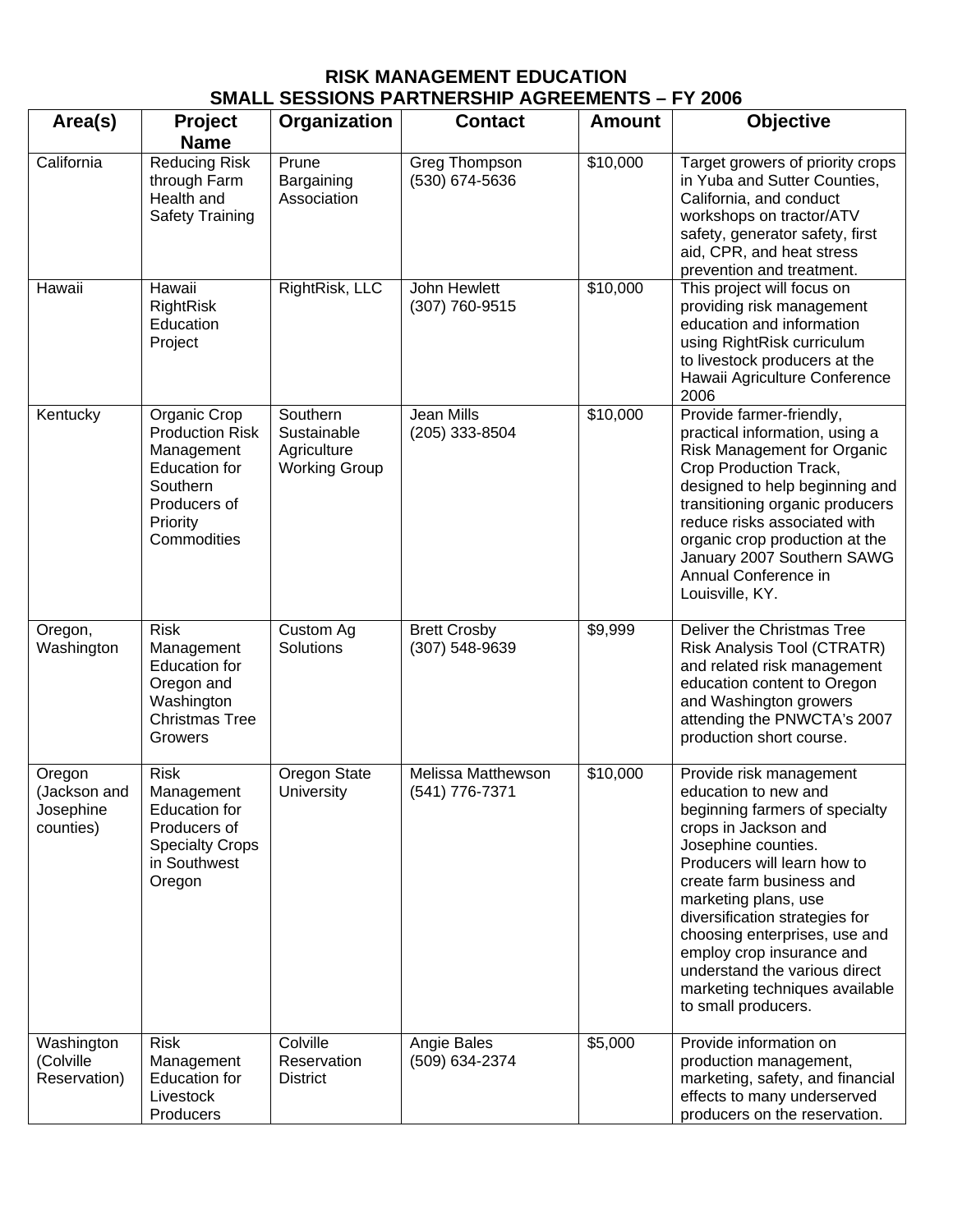| Idaho,<br>Southwestern<br>and South<br>Central | Using<br>Cooperative to<br>Decrease Farm<br><b>Financial Risk</b><br>in Southern<br>Idaho                                                               | Rural Roots,<br>Inc.                     | <b>Colette DePhelps</b><br>(208) 883-3462 | \$9,875  | Provide education and<br>information to producers who<br>are interested in learning about<br>how developing cooperatives<br>can decrease their farm<br>financial risk.                                                                                                                              |
|------------------------------------------------|---------------------------------------------------------------------------------------------------------------------------------------------------------|------------------------------------------|-------------------------------------------|----------|-----------------------------------------------------------------------------------------------------------------------------------------------------------------------------------------------------------------------------------------------------------------------------------------------------|
| <b>Illinois</b>                                | <b>Risk</b><br>Management<br>Education to<br>Segmented<br>Farmer Groups:<br><b>Young Farmers</b><br>and Innovative<br>Producers                         | University of<br><b>Illinois</b>         | Paul Ellinger                             | \$10,000 | Develop and conduct two<br>educational programs that<br>address specific and<br>complementary educational<br>needs of young farmers and<br>innovative producers.                                                                                                                                    |
| Ohio,<br>Michigan                              | Farm Safety<br>and Health<br>Training                                                                                                                   | Farm Safety 4<br><b>Just Kids</b>        | Marnie Moore<br>(515) 758-2827            | \$10,000 | Conduct two regional<br>workshops teaching the<br>important concepts of farm-<br>injury prevention. The<br>workshops will help community<br>leaders teach producers about<br>safety and health decisions<br>that impact the physical,<br>emotional, and financial well-<br>being of their families. |
| Illinois<br>(Jo Daviess<br>County)             | <b>Illinois</b><br><b>RightRisk</b><br>Education<br>Project                                                                                             | <b>RightRisk LLC</b>                     | Jeffrey Trannel<br>(719) 251 0990         | \$10,000 | Provide producers, land<br>owners and youth interested in<br>agriculture with an under-<br>standing of basic skills required<br>for making sound risk<br>management decisions.                                                                                                                      |
| Michigan                                       | <b>Risk</b><br>Management<br><b>Education for</b><br>Michigan<br><b>Christmas Tree</b><br>Growers                                                       | Custom Ag<br>Solutions                   | <b>Brett Crosby</b><br>(307) 548-9636     | \$9,990  | Deliver the Christmas Tree<br>Risk Analysis Tool (CTRATR)<br>and related risk management<br>education content to Michigan<br>growers attending the MCTA's<br>2007 annual winter meeting.                                                                                                            |
| Nebraska                                       | Legal Aid of<br>Nebraska: risk<br>Management<br>Mentoring for<br>Farmers and<br>Ranchers                                                                | Legal Aid of<br>Nebraska                 | Douglas German<br>(402) 348-1069          | \$9,957  | Provide a one-on-one<br>mentoring program that will<br>help Nebraska producers of<br>priority commodities expand<br>their understanding of risk<br>management tools and<br>technological access to risk<br>management information.                                                                  |
| Kansas                                         | <b>Advanced Risk</b><br>Management<br><b>WEB Based</b><br>Education on<br>Livestock and<br>Other<br>Underserved<br>Commodities<br>via<br>AgManager.Info | <b>Kansas State</b><br><b>University</b> | Art Barnaby, Jr.<br>(785) 532-1515        | \$10,000 | Provide WEB based risk<br>management education to<br>livestock producers,<br>agricultural lenders, and other<br>Kansas stakeholders on<br><b>Livestock Risk Protection</b><br>(LRP), Livestock Gross Margin<br>(LGM), and the proposed<br><b>AGR-Lite Insurance</b>                                 |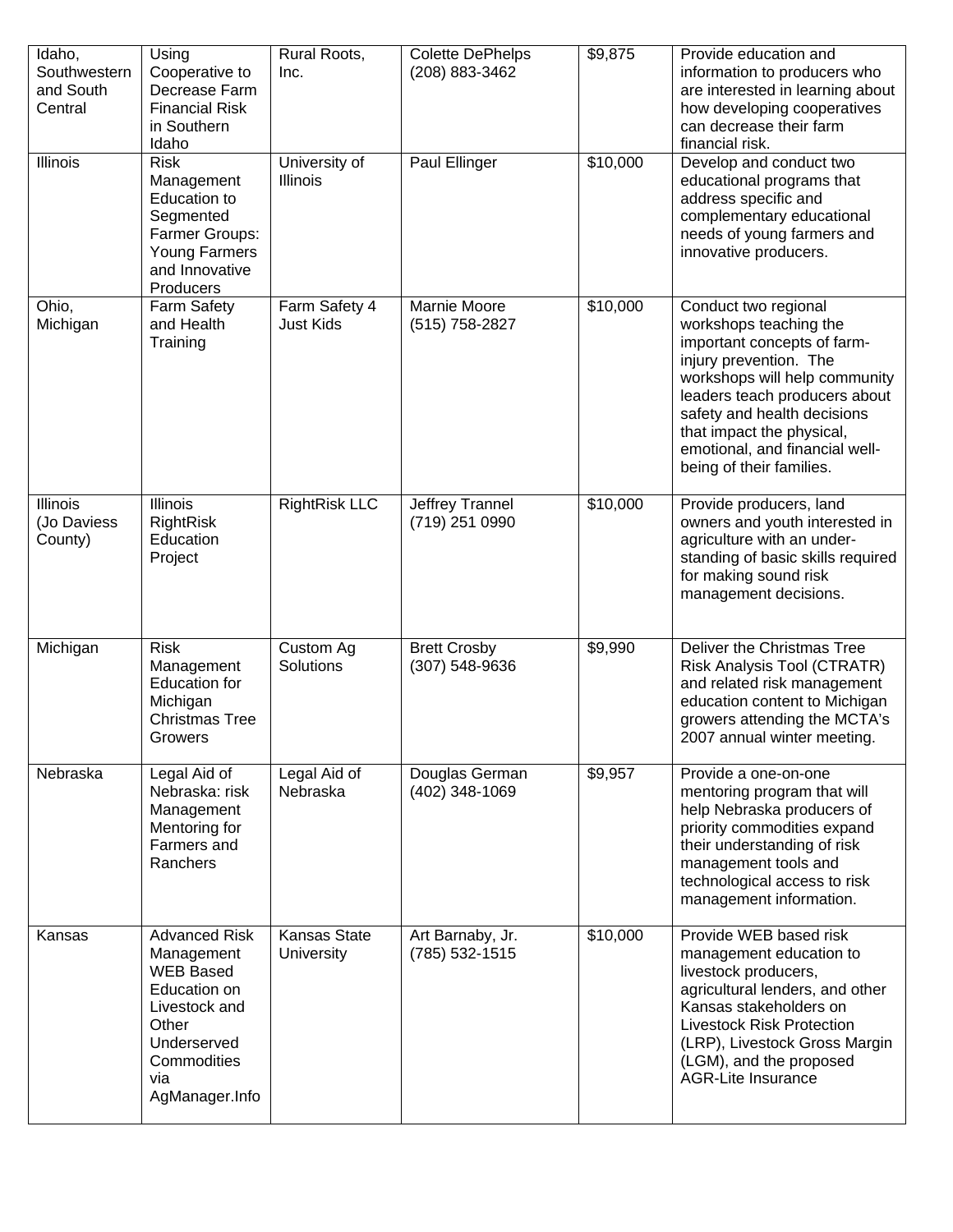| Missouri                         | Annie's Project-<br><b>Risk</b><br>Management<br>Education -<br>Missouri                               | University of<br>Missouri                                           | Mary Sobba<br>(573) 581-3231                                                            | \$10,000 | Empower farm women to<br>become better business<br>partners through networks and<br>by managing and organizing<br>critical information. Annie's<br>Project participants will gain<br>the knowledge and develop the<br>skills to write business plans,<br>construct financial statements,<br>calculate financial ratios,<br>evaluate leases, and develop<br>marketing plans.                           |
|----------------------------------|--------------------------------------------------------------------------------------------------------|---------------------------------------------------------------------|-----------------------------------------------------------------------------------------|----------|-------------------------------------------------------------------------------------------------------------------------------------------------------------------------------------------------------------------------------------------------------------------------------------------------------------------------------------------------------------------------------------------------------|
| Kansas                           | Growing For<br>Fuel                                                                                    | Women<br>Involved In<br>Farm<br>Economics<br>(WIFE)                 | Pam Potthoff<br>(308) 276-2548                                                          | \$10,000 | Provide education to women<br>about growing crops<br>exclusively for fuel and<br>avoiding and/or covering the<br>risks involved in alternate<br>crops.                                                                                                                                                                                                                                                |
| Colorado,<br>Kansas,<br>Nebraska | <b>Tri-State Risk</b><br>Management<br>Professionals<br>Workshops                                      | University of<br>Nebraska                                           | Doug Jose<br>(402) 472-1749                                                             | \$10,000 | Provide training to risk<br>management professionals<br>who assist producers in<br>assessing their risk<br>management alternatives and<br>select strategies which fit their<br>risk situations. Topics include<br><b>Livestock Risk Protection</b><br>(LRP) and Livestock Gross<br>Margin (LGM) programs, the<br>proposed AGR Lite Insurance<br>and the role of GRP and GRIP<br>county-based programs |
| Georgia                          | Georgia Green<br>Industry<br>Association<br><b>Targeted Areas</b><br><b>Towne Hall</b><br>Meetings     | Georgia Green<br>Industry<br>Association, Inc.                      | Sherry Loudermilk-<br>(706) 632-0100<br>sherry@ggia.org                                 | \$10,000 | Educate new, Hispanic and<br>limited resource producers<br>about the benefits of crop<br>insurance, marketing<br>strategies, safety and pesticide<br>handling techniques, plant<br>diversity, and production<br>enhancement.                                                                                                                                                                          |
| Vermont                          | Developing<br>Farm Transfer<br>Educational<br>Tools:<br>Explaining<br><b>Business</b><br>Organizations | University of<br>Vermont & State<br>Agricultural<br>College         | Dr. Robert Parsons<br>(802) 656-2109<br>bob.parsons@uvm.edu                             | \$10,000 | Develop financial and human<br>resource risk management<br>educational tools for use by<br>farmers and educators in<br>assisting in the farm business<br>succession process.                                                                                                                                                                                                                          |
| Virginia                         | Propagating<br>Profits for the<br>Small<br>Vegetable<br>Grower                                         | Virgina<br>Department of<br>Agriculture and<br>Consumer<br>Services | <b>Gail Moody Milteer</b><br>(757) 569-1100<br>gail.moodymilteer@vd<br>acs.virginia.gov | \$10,000 | Introduce alternative crop<br>options (vegetables) to 34<br>traditional Southeastern VA<br>peanut growers by attending a<br>Vegetable and Fruit Expo and<br>the Eastern North Carolina<br>Vegetable School                                                                                                                                                                                            |
| Georgia                          | Helping Cow-<br><b>Calf Producers</b><br>in Georgia                                                    | Board of<br>Regents of the<br>University                            | Johnny Rossi<br>(229) 386-3870<br>jrossi@uga.edu                                        | \$10,000 | Educate GA beef cattle<br>producers through 8<br>educational workshops                                                                                                                                                                                                                                                                                                                                |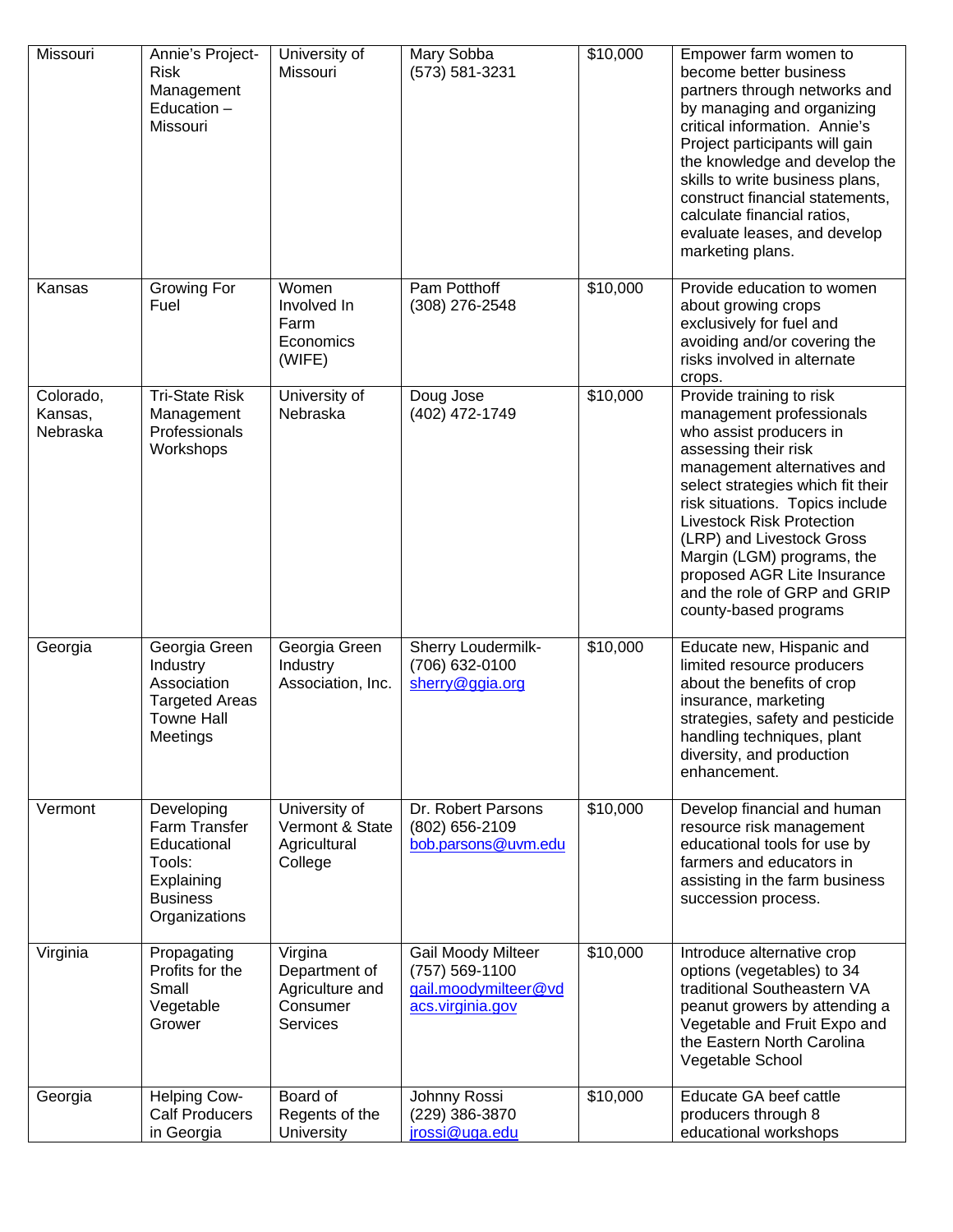|                                          | Manage Risk<br>Through<br>Increased use<br>of Technology<br>to Increase<br>Production<br>Efficiency                                                              | System of<br>Georgia<br>on behalf of the<br>University of<br>Georgia |                                                                              |          | focusing on technological<br>advances used to reduce<br>financial and production risks.                                                                                                                                                                                                                                                                                                                                                                                                                 |
|------------------------------------------|------------------------------------------------------------------------------------------------------------------------------------------------------------------|----------------------------------------------------------------------|------------------------------------------------------------------------------|----------|---------------------------------------------------------------------------------------------------------------------------------------------------------------------------------------------------------------------------------------------------------------------------------------------------------------------------------------------------------------------------------------------------------------------------------------------------------------------------------------------------------|
| Maryland                                 | <b>Risk</b><br>Management<br><b>Education and</b><br>Direct Farm<br><b>Markets</b>                                                                               | <b>Mid Atlantic</b><br><b>Direct Marketing</b><br>Conference         | Shannon Dill<br>(410) 822-1244<br>sdill@umd.edu                              | \$10,000 | Sponsor a four-day<br>comprehensive retail farm<br>marketing conference that will<br>include classes and on-site<br>educational sessions.                                                                                                                                                                                                                                                                                                                                                               |
| Virginia                                 | Risk Manage-<br>ment Training for<br><b>Christmas Tree</b><br>Growers to<br><b>Reduce Risks</b><br>and Maximum<br>Profitability                                  | Virginia<br><b>Christmas Tree</b><br>Grower's<br>Association, Inc.   | Jeffrey Bowman<br>(540) 382-7310<br>secretary@virginiachri<br>stmastrees.org | \$9860   | Enrich the financial<br>opportunities of their growers<br>through improved risk<br>management practices with<br>emphasis being placed on<br>production and financial risks.                                                                                                                                                                                                                                                                                                                             |
| Montana                                  | Master<br>Marketer 2006:<br><b>Risk</b><br>Management<br><b>Education fir</b><br>Montana<br><b>Specialty Pulse</b><br>Crop, Livestock,<br>and Grain<br>Producers | Montana Grain<br>Growers<br>Association                              | Lynmarie Laurens<br>(406) 761-4596<br>lynmarie@montanama<br>rketmanager.org  | \$8,900  | Deliver production, marketing<br>and financial risk management<br>education to Montana specialty<br>crop, livestock and grain<br>producers. Two two-day<br>comprehensive education will<br>be presented. The first<br>session will focus on current<br>marketing opportunities for<br>growers diversifying into<br>specialty crops such as peas<br>and lentils. The second<br>session will educate livestock<br>(primarily cattle) producers on<br>capturing price premiums<br>through niche marketing. |
| North Dakota,<br>Montana, and<br>Wyoming | <b>Malt Barley</b><br><b>Risk</b><br>Management<br>Education,<br><b>Billings Region</b>                                                                          | North Dakota<br><b>State University</b>                              | Dr. Cole Gustafson<br>(701) 231-7096<br>Cole.gustafson@ndsu.<br>nodak.edu    | \$10,000 | Target 1,500 malt barley<br>growers in the Billings region,<br>many of whom have had more<br>than 80% of their crop rejected<br>due to quality problems. The<br>program will be delivered in 10<br>regional locations with the<br>greatest concentration of malt<br>barley growers.                                                                                                                                                                                                                     |
| South Dakota                             | Coffee Shop<br>Marketing for<br>Cattle<br>Producers                                                                                                              | South Dakota<br><b>State University</b>                              | Jack B. Davis<br>(605) 796-4841<br>davis.jack@ces.sdstate.<br>edu            | \$9,953  | Conduct livestock workshops in<br>5 locations across South Dakota<br>focusing on producers learning<br>their specific basis for cattle and<br>methods to utilize the risk man-<br>agement tools that are available.<br>Education will be provided on<br>Livestock Risk Protection (LRP),<br>forward contracting by direct<br>sales and video auction and<br>basic strategies using futures<br>and options.                                                                                              |
| Minnesota,<br>lowa and<br>Wisconsin      | Twin Cities'<br>Local Food<br><b>Distribution</b><br>System                                                                                                      | Minnesota Food<br>Association                                        | <b>Chris Morton</b><br>(651) 433-3676<br>cmorton@mnfoodasso<br>ciation.org   | \$10,000 | Focus on how growers can<br>move more locally grown foods<br>into the Twin Cities market.<br>Session One will be a one-day                                                                                                                                                                                                                                                                                                                                                                              |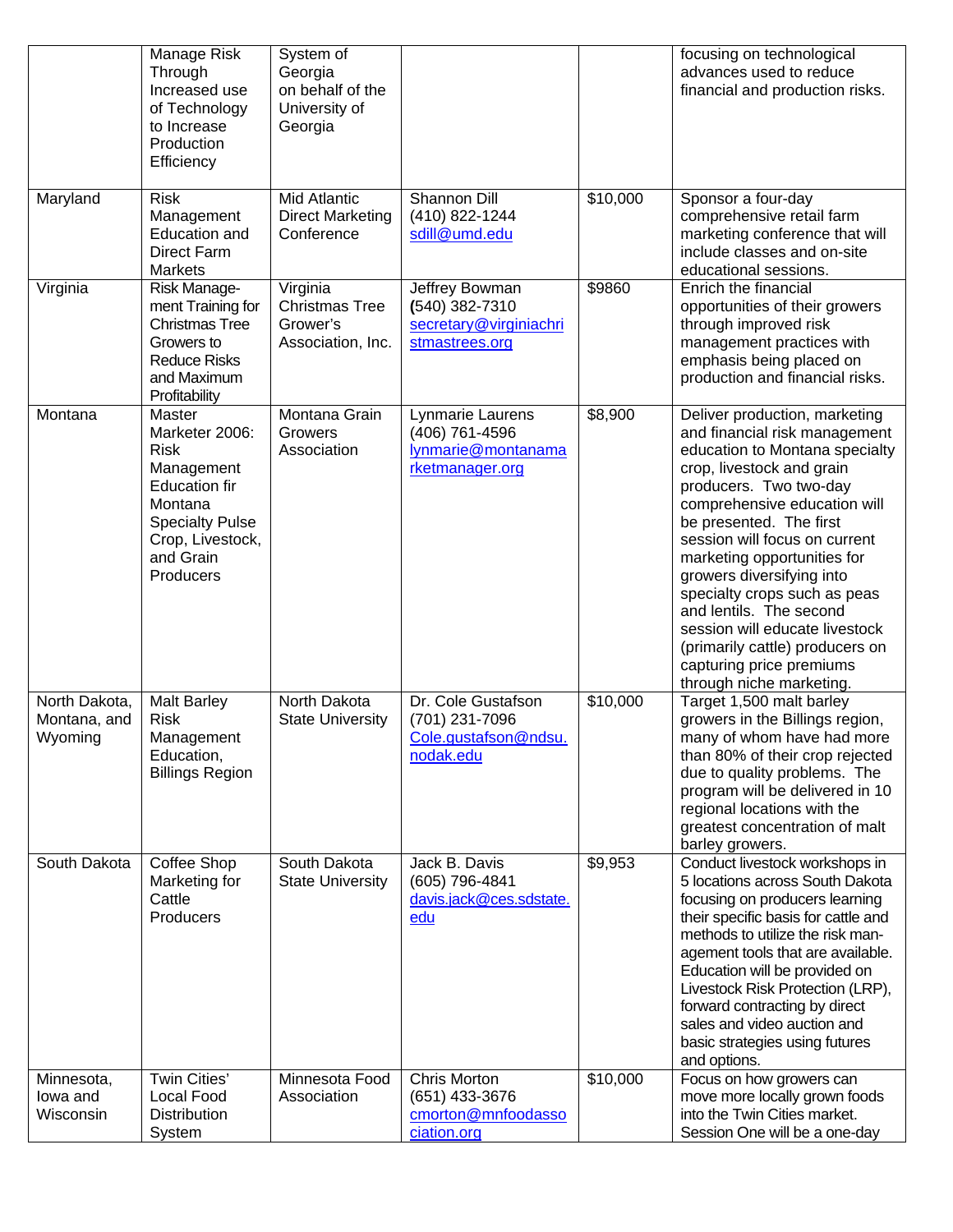|                                      | Trainings and<br>Gatherings                                                                                      |                                                                                                            |                                                                         |          | gathering of 50 local consumers:<br>businesses and industry,<br>colleges and universities, public<br>and private schools, health care<br>providers, and cafes and<br>restaurants. Session Two will<br>bring together 50 producers<br>(including 10 new immigrants),<br>processors and distributors to<br>craft work plans of how they can<br>work together in moving more<br>locally-grown foods into the Twin<br>Cities market.               |
|--------------------------------------|------------------------------------------------------------------------------------------------------------------|------------------------------------------------------------------------------------------------------------|-------------------------------------------------------------------------|----------|------------------------------------------------------------------------------------------------------------------------------------------------------------------------------------------------------------------------------------------------------------------------------------------------------------------------------------------------------------------------------------------------------------------------------------------------|
| Minnesota                            | <b>Marketing Local</b><br>Food                                                                                   | University of<br>Minnesota                                                                                 | <b>Beth Marie Nelson</b><br>(612) 625-8217<br>schre002@umn.edu          | \$9,955  | Includes the publication and<br>distribution of educational<br>materials about local marketing<br>options for foods and specialty<br>products. The Local Food<br>Marketing Handbook will put<br>useful marketing and<br>regulatory information in the<br>hands of farmers, farm<br>advisors and community<br>organizers.                                                                                                                       |
| Minnesota                            | <b>Price Risk</b><br>Management<br>for Minnesota<br>Producers<br><b>Using Technical</b><br><b>Price Analysis</b> | Northland<br>Community and<br>Technical<br>College                                                         | Betsy Jensen<br>(218) 689-5375<br>betsy.jensen@northland<br>college.edu | \$9,600  | Focus on instructing MN<br>farmers in price risk<br>management using technical<br>price analysis. As a result of<br>this project, MN farmers will<br>have access to interactive<br>commodity price charts, and<br>receive instruction on how<br>technical analysis can be<br>incorporated into their existing<br>marketing plans.                                                                                                              |
| Minnesota,<br>Wisconsin,<br>and lowa | <b>National Bison</b><br>Association<br><b>Online Risk</b><br>Management<br><b>Training Series</b>               | <b>National Bison</b><br>Association<br>(NBA)                                                              | Jim Matheson<br>(303) 292-2833<br>jim@bisoncentral.com                  | \$9,987  | Develop an online training<br>program on bison risk<br>management. With only<br>232,000 bison in the U.S.<br>available for slaughter, NBA is<br>making efforts to educate<br>current producers while<br>bringing more farmers and<br>ranchers into the bison industry<br>to help restore the U.S. bison<br>herd and to meet the growing<br>demand. The MN, WI, and IA<br>region is among the top bison<br>producing regions in the<br>country. |
| Iowa                                 | Annie's Project<br>– Risk<br>Management<br><b>Education for</b><br>Farm Women                                    | Iowa State<br>University<br>Extension,<br>Mahaska<br>County<br>Agriculture<br>Extension<br><b>District</b> | <b>Bob Wells</b><br>(641) 673-5841<br>wellsib@iastate.edu               | \$10,000 | Empower farm women to<br>become better business<br>partners through networks and<br>by managing and organizing<br>critical information. The<br>classes will cover all 5 areas of<br>risk management education:<br>production, financial,<br>marketing, legal and human<br>resources.                                                                                                                                                           |